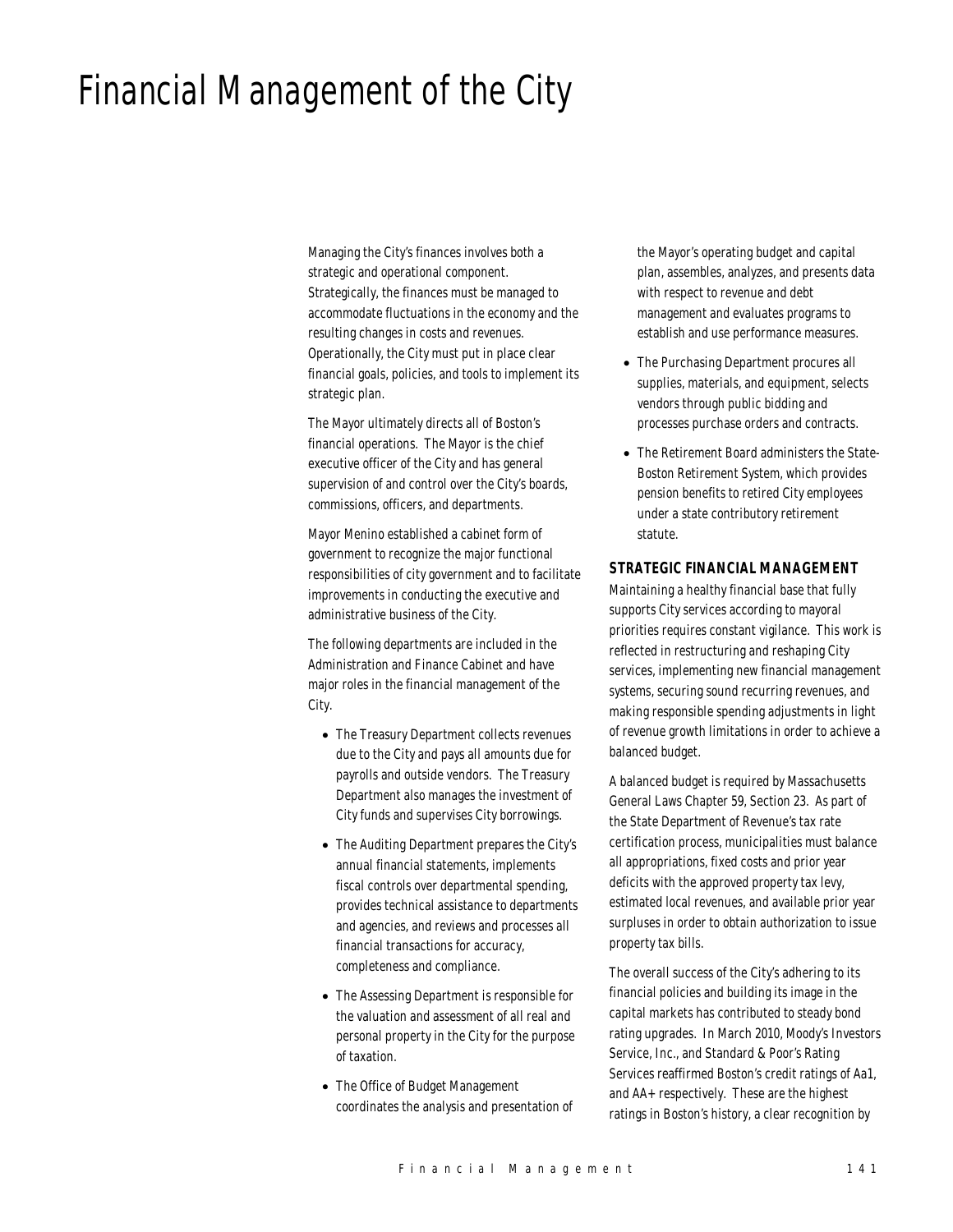the credit markets of the City's strong proactive management.

Investors are willing to invest in bonds with higher credit quality, thereby lowering the interest rate the City must pay to service its debt. Solid credit ratings have allowed the City to borrow money more affordably. The City has also refinanced \$667.4 million of existing debt since 2001, saving \$37.2 million on a present value basis.

In March 2010, the City sold \$105 million of general obligation bonds at the lowest interest rates available in 30 years, assisted by its strong bond ratings and the use of federal stimulus bond programs. Of the \$105 million of general obligation bonds sold, \$65 million was issued under the provisions of the American Recovery and Reinvestment Act of 2009 ("ARRA") and as defined in Section 54F of the Internal Revenue Code of 1986, as amended. Various capital projects of the City were funded by "Build America Bonds" totaling \$30.9 million, "Recovery Zone Economic Development Bonds" totaling \$16.7 million and "Qualified School Construction Bonds" totaling \$17.4 million.

#### *Maximizing Return on Investment*

The City works to improve service delivery by constantly reassessing the management, organization, and distribution of financial and human resources toward those priority goals that maximize return and improve efficiency. The Office of Budget Management (OBM) supports departments in their work by providing analysis and technical assistance.

Ongoing investment in the city's resources people, property, and systems - is critical to guaranteeing solid service delivery for the future. Capital investments weigh changing service needs with the need for adequate building maintenance and upgrades. Human resource training has included specialized management training and a performance appraisal system.

The FY11 budget continues funding for a 24-hour constituent engagement call center and emphasizes Mayor Menino's commitment to proactively assisting residents. Data-driven management is improving service delivery, while a restructured call center also provides a

consolidated one-stop approach for constituent concerns.

The City's technology resources and personnel are repositioned in the FY11 budget to better align with the goal of transforming city services for city residents. Management & Information Services (MIS) has been re-designated as the Department of Innovation & Technology, with a new mission of supporting citywide service improvement efforts. DoIT will work closely with the Mayor's Office of New Urban Mechanics to support municipal innovation made possible by emerging technology and data sharing. Creating a unified vision for technology across departments, the offices will tap into local sources of innovation, including residents, employees, communities, and institutions.

To meet the demands of a modern workforce, the City is also leveraging technology throughout its human resource strategies, including implementation of an employee web portal to enhance internal communication, and a fully integrated online Career Center enabling webbased job posting, recruiting, candidate selection and seamless transition to existing HR data systems.

## *Protecting, Diversifying and Growing the Revenue Base*

Nearly 80% of total general fund revenue comes from just two sources, the property tax and state aid from the Commonwealth. The City continues to support the dual goals of diversifying its revenue base while more closely matching revenues with its economic strengths.

Recent trends in the property tax and state aid highlight the dangers of the City relying too heavily on so few sources of revenue.

The net property tax levy as a percentage of total recurring revenues has increased from 52% in FY02 to 62% in the FY11 budget increasing by \$565 million over the period. Property tax revenues now account for a larger share of recurring revenues that prior to the passage of Proposition 2 ½. During the same period state aid to the City has fallen \$97 million or from 28% to 17% of total recurring revenue. Net state aid has been reduced by \$187 million or 44% between FY02 and the FY11 budget. This staggering decline in the City's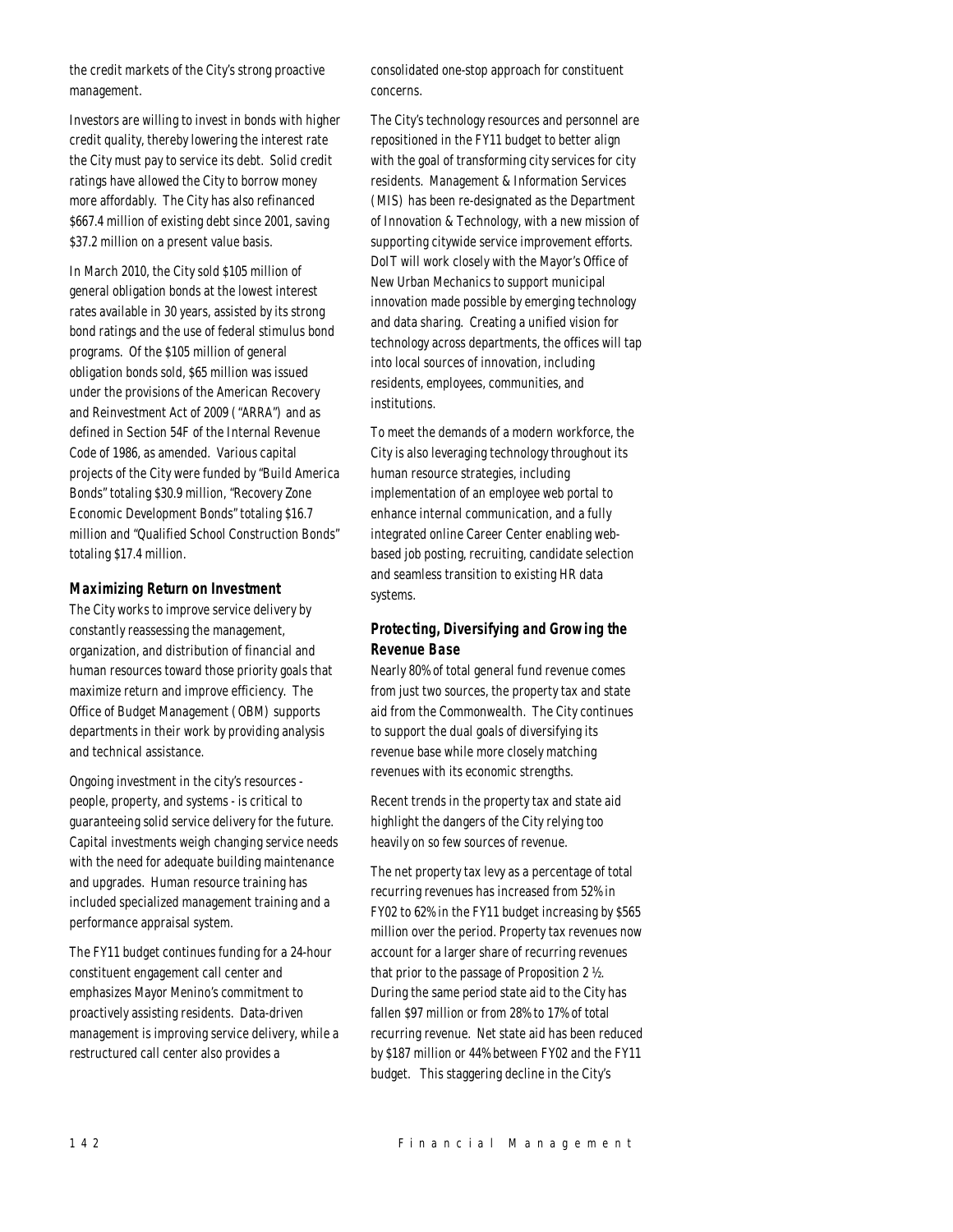second largest single source of revenue has been a continual source of concern in the City's budget since the 2001 recession.

Recognizing the threat to fiscal stability represented by these trends in property tax and state aid the Mayor has repeatedly filed legislation to diversify City's revenue structure and to secure and grow its tax base.

Specifically, the Mayor has proposed establishing local option taxes on restaurant meals and parking. These small but broad-based taxes would match the City's economic activity and related cost increases and export tax burden to non-residents who use City services. Subsequent to the passage of the City's FY10 budget the State approved, and the City adopted effective October 1, 2009, local a new local option tax of .75% on meals and a 2% tax increase for hotel occupancy.

As a matter or course, the City regularly reviews its fee and fine structure for any necessary increases to cover the cost of providing services or deterring undesired behavior. Several increases have been proposed along with the submission of this budget. In addition, efforts continue to maximize current revenue sources and to develop new sources of recurring revenue at the local level.

## *INTERNAL MANAGEMENT CONTROLS*

Pursuant to state law mandates and policy initiatives, the City has established a system of internal management controls to manage its financial operations effectively. These controls are designed to maximize revenue collections, monitor operating and capital spending, evaluate infrastructure needs, and enhance the City's internal control of business procedures. The major components of the City's system of financial management controls are discussed below.

## *Expenditure Controls*

The City operates under several statutory financial control systems. Certain controls established in the 1982 Funding Loan Act and its 1986 amendments set limits on flexibility in financial administration. For example, under the 1982 Funding Loan Act, until April 15 of each year, the Mayor is authorized to reallocate no more than \$3 million.

Several other financial controls were enacted by state law and implemented during the 1980s. An

expenditure allotment system prevents departmental overspending of personnel appropriations. Additional state law provisions are directed at the control of School Department spending. These controls, teamed with conservative and cautious estimates of annual revenue, have aided the City in avoiding operating budget deficits every year since FY85, and have aided the School Department in avoiding operating budget deficits every year since FY90.

#### *Capital Planning*

The Office of Budget Management's Capital Budgeting Program is responsible for managing the capital budget of the City. It evaluates the condition of the City's infrastructure, forecasts the timing and financial requirements of new construction and rehabilitation, and makes recommendations on the allocation of current and future resources. The Capital Budgeting Program plays an ongoing supervisory role during the project implementation phase by reviewing and approving all capital contracts and monitoring project costs and schedules to ensure the adequacy of available funding sources.

The capital planning process is synchronized with the annual operating budget cycle, allowing for the regular reassessment of capital needs and projections, as well as the update of a rolling fiveyear capital plan.

The City funds its capital plan primarily through the issuance of general obligation bonds. The size of the City's bond issues is consistent with the City's financial management policies regarding its level of debt and debt service.

#### *Contracting Procedures*

The Uniform Procurement Act, Massachusetts General Laws Chapter 30B, enacted by the Commonwealth in 1990 (the UPA), creates uniform procedures for the contracting of services and supplies by all municipalities in the Commonwealth. The City has implemented internal processes to conform its contracting procedures to the requirements of the UPA.

#### *Tax Collections*

The City's aggressive enforcement program works to reduce the number of tax accounts that are delinquent and to discourage new delinquencies. The City achieved a property tax collection rate of 98.8% of the FY09 gross levy as of June 30, 2009.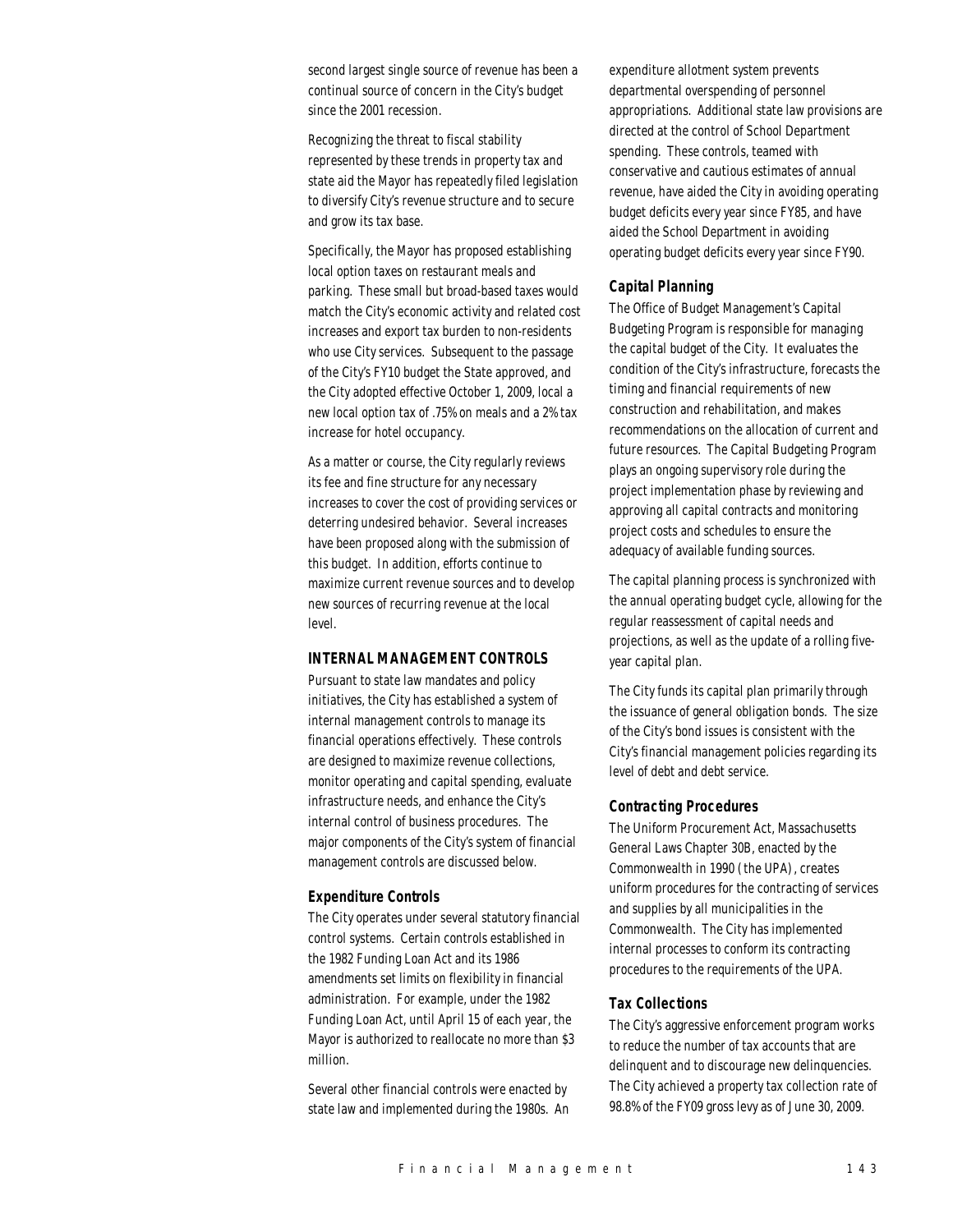The City's program includes a variety of collection remedies authorized by state statute.

The Taxpayer Referral and Assistance Center provides "one-stop" service to Boston taxpayers on tax-related matters. An on-line bill payment option is offered for taxpayer convenience. Parcelspecific information as well as payment history is also available on-line.

# *Performance Management and Program Evaluation*

Boston About Results (BAR) is the City's performance management and evaluation program. BAR aims to create a sustainable and reliable performance management system which captures the core functions of City departments and tracks progress on citywide strategic goals. BAR provides information that assists in the decision making process, identifies areas of improvement, and communicates performance results to a broad range of stakeholders.

Using performance management as its foundation, BAR encourages organizational changes and operational improvements that increase the effectiveness and productivity of City departments.

The Office of Budget Management (OBM) plays a central role in the collection and analysis of performance data, by ensuring proper documentation of results, and assisting departments in pursuing opportunities for improvements. All financial commitments by departments are first reviewed by OBM for conformance with service priorities and funding availability.

## *Energy Management*

The Mayor's Energy Management Board is charged with making decisions regarding the City's procurement, use, and conservation of energy as well as the minimization of the impact of fossil fuel consumption on public health. The Energy Management Board is comprised of the City's Director of Administration and Finance and Collector-Treasurer, Chief of Environmental and Energy Services, Chief of Public Property, and Chief of Public Health.

The Energy Management Board commissioned an Integrated Energy Management Plan that is intended to assure progress toward the fulfillment of its mission. The Integrated Energy Management Plan was finalized in fiscal 2006.

Two significant projects identified in the Integrated Energy Management Plan are underway. Energy efficient lighting controls were installed in Boston City Hall and a similar project at the main branch of the Boston Public Library is in the design development stage.

Since March 2005, the City has independently contracted with third party electricity suppliers to meet all of the City's electricity supply requirements. To date, the supply costs the City has paid to its third party electricity supplier have been less than the default supply costs offered by the City's local electricity distribution company, NSTAR - Boston Edison (BECo).

## *Debt Management*

The Treasury Department manages all City borrowings. The City's cash flow is carefully managed and anchored by quarterly billing of the property tax and quarterly receipt of state aid distributions, eliminating the need for short-term borrowings. Guidelines established by the Treasury set forth the City's management policies toward rapidity of debt repayment, debt affordability, the limitation on the level of variable rate debt the City will issue, and the target savings amount on debt to be refinanced.

Two mainstays of the City's positive debt service position have been the relative stability of the annual debt cost to remain below 7% of total general fund expenditures and the adherence to rapid debt retirement, ensuring that at least 40 percent of outstanding principal be retired in five years, and 70 percent in ten years.

The City also utilizes lease-purchase financing of equipment with a three to seven year useful life. Annual lease-purchase financing totaled \$22.3 million in FY08 and was reduced to \$14 million in FY09 reduced further to \$8.1 million in FY10 and the planned borrowing for FY11 is approximately \$6 million. The City will need to evaluate its longterm equipment replacement needs as part of the FY12 budget process when a two-year authorization order will be submitted to City Council. Lease-purchase financing is used to replace front line equipment such as vehicles and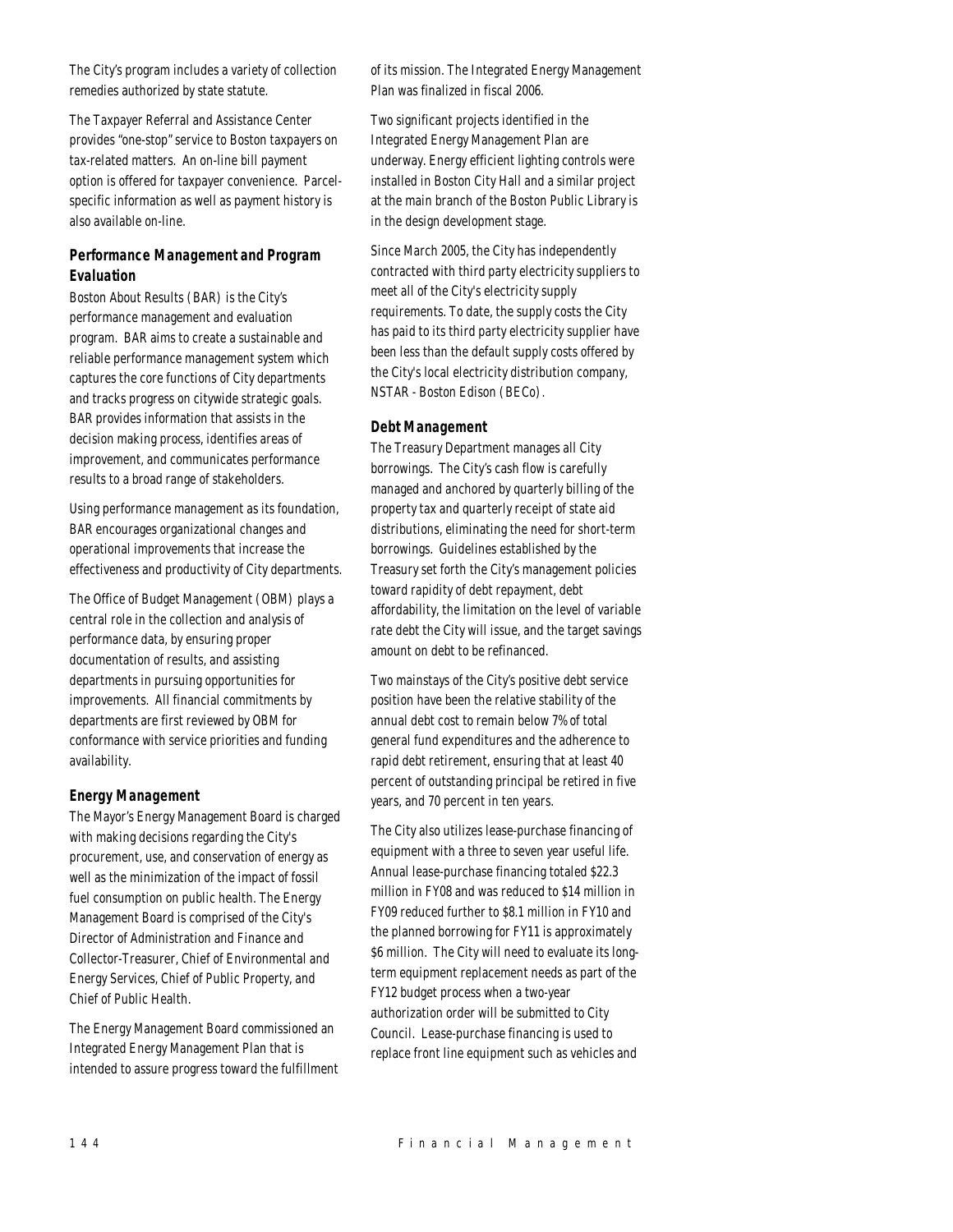upgrade technology and telecommunications equipment.

#### *Pension Management*

The State-Boston Retirement System (SBRS), of which the City is the largest member, performs a full valuation every two years to determine the total system liability and assets, and the annual funding requirement for future years. As of January 1, 2009, the SBRS pension liability was 59.3% funded. The valuation as of January 1, 2010 has not been completed. The SBRS hires an investment manager who oversees the various fund managers of the SBRS pension assets. Through the last reporting period with final results available, calendar 2009, the long-term investment performance of the SBRS has exceeded the long-term investment assumption of 8% upon which the funding schedule is partly based. The average annualized return from January 1, 1985 through December 31, 2009 was 9.1%. Its intermediate five-year (ending December 31, 2009) average annualized return was 4.6% and short-term (2009 only) return was 19.65%. In 2009 the composite short-term rate of return for all Massachusetts' public pension funds was 18.2%. Results for calendar 2009 reflect the SBRS's best rate of return since 2003, and partly offset the very large loss in calendar 2008. Over the years, the City has worked with the SBRS to maintain a conservative and responsible pensionfunding schedule. This has included maintaining a conservative investment rate of return assumption and a funding schedule that fully funds the system several years earlier than the statute requires.

#### Improving the Financing of Boston Teacher's **Pensions**

A legislative change affecting FY10 forward has occurred with regard to the funding of Teachers' Pensions. This change eliminates a special circumstance for Boston and thereby eliminates the confusion often associated with this pension liability and the revenue received as reimbursement. The City no longer pays for or is reimbursed for the cost of teacher's pensions. The funding of this liability has moved to the Commonwealth where it resides for all other teachers in Massachusetts. The following is a more detailed description of the change and the reasons for it.

#### Overview

All local teacher pensions in Massachusetts are funded by the Commonwealth. The funding mechanism for Boston teachers' pensions was outdated and a change was needed. The 1987 Pension Reform Act was the primary vehicle for changing the financing of the Massachusetts public pension system from "pay-as-you-go" to a funding approach that factors in future anticipated cost. Boston teachers' pensions, up until the passage in May 2010 of a set of amendments to existing law affecting the financing of Boston teachers' pensions, was still funded under a "pay-as-you-go" funding approach. These amendments eliminated this one remaining vestige of the old "pay-as-you-go" system. The legislation consists of two main updates to the current system:

- The legislation confirms the Commonwealth's relationship to the Boston teachers' pension liability by giving the state the same funding mechanism as exists with teachers employed by all other municipalities.
- Consistent with other municipal teachers' pension assets, Boston teachers' pension assets will be managed within the state's Pension Reserves Investment Trust Fund ("PRIT fund").

A detailed implementation plan to be exercised upon passage of the legislation was developed over the last few years by all principal agencies involved in pension funding in the Commonwealth and the City including: the state Secretary of Administration and Finance, the State Comptroller, the City's Administration and Finance Director, the City Auditor, the Public Employee Retirement Administration Commission ("PERAC"), and by the board of the State-Boston Retirement System ("SBRS"). The state Teachers Retirement System ("TRS") was a key participant in the task force that drafted the legislation.

#### What Changes, What Does Not Change

• For the City of Boston, the transition in the funding mechanism targets budget neutrality (similarly scaled revenue and expenditure reductions).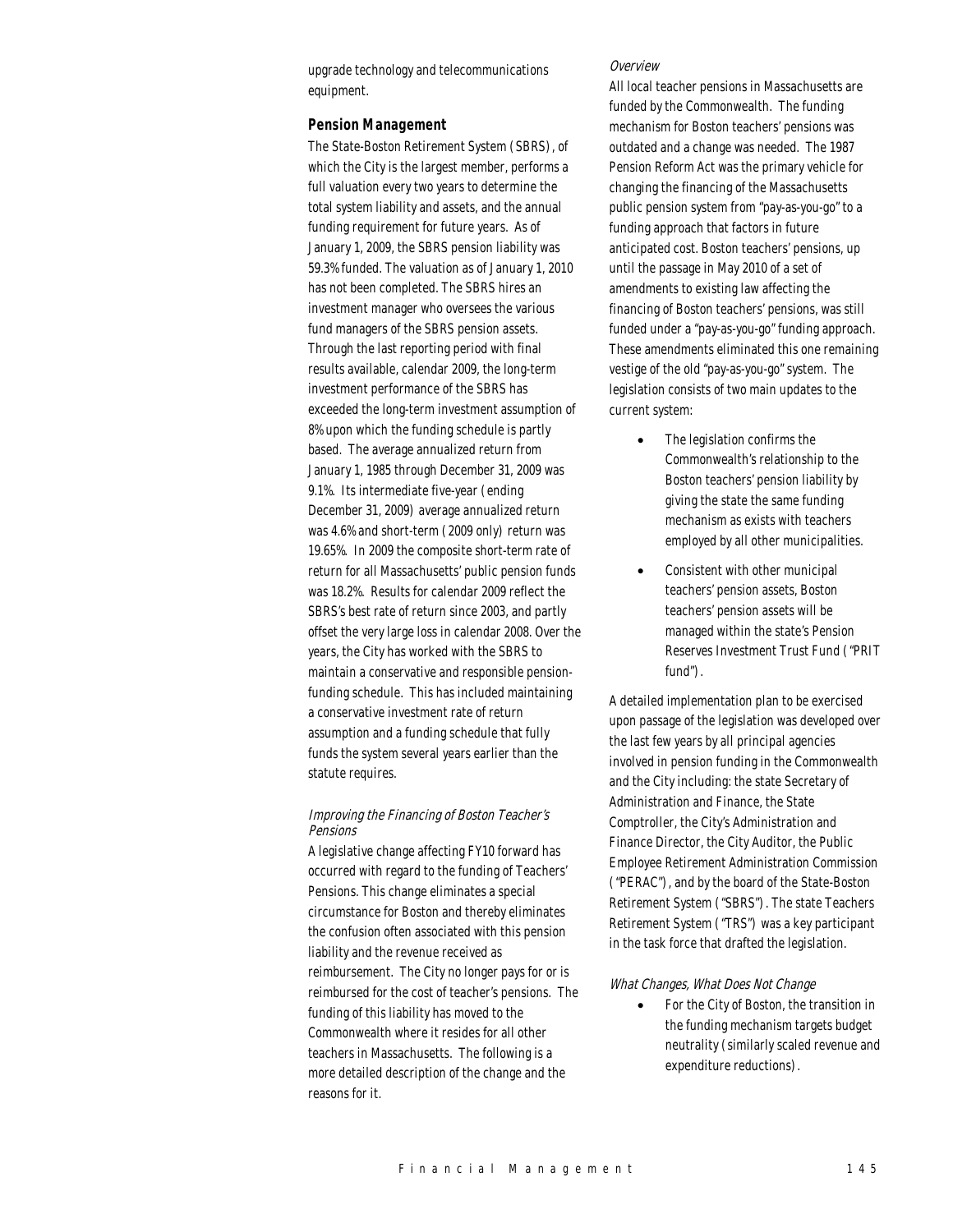- For the Commonwealth, its financial support for Boston teachers pensions moves from a "pay-as-you-go" basis to the funded basis now utilized by all Massachusetts public pension systems.
- Management of related assets moves to the state's PRIT Fund.
- For Boston SBRS members who, as active employees are in defined teaching jobs, or who, as retirees were in defined teacher jobs, there is no change in benefits. They remain members of SBRS. Retiree and employee retirement services are unchanged.
- Passage of this legislation eliminates the risk of Boston becoming the only municipality in the state solely responsible for financing its teachers' pension liability.

## *Other Post Employment Benefits (OPEB)*

While the City is required by law to make an annual contribution toward reducing its unfunded pension liability, there is no such requirement for retiree health and life insurance benefits. The City pays for retiree health benefits as the actual expense is paid out (pay-as-you-go basis), which greatly understates the full obligation. Similar to pensions, employees earn these other post employment benefits (OPEB) over their years of service, but do not actually receive them until retirement. In fact, this liability is greater than the City's pension liability. An independent actuarial valuation estimates the City's total OPEB obligation at June 30, 2009 at \$5.8 billion.

In FY08, the City was required by the Governmental Accounting Standards Board (GASB) to implement new standards that required the City to identify and disclose this future estimate on non-pension benefits earned but not yet funded yet obligated to be paid on behalf of current and future retirees. In the fiscal 2008 budget the City appropriated an acknowledgement payment of \$20 million, a first step in addressing this unfunded promise. In the absence of legal authority to establish a trust fund for the purpose of prefunding OPEB liabilities, the City also

established an OPEB Stabilization Fund that year. An additional \$25 million appropriation was made to this Stabilization Fund in FY09. In June 2009, the City accepted Chapter 32B, section 20, as added by Chapter 479 of the Acts of 2008, authorizing the establishment of an irrevocable Other Post Employment Benefits Liability Trust Fund and appropriated \$20 million to this Trust Fund in the FY10 budget.

The City will allocate \$35 million in FY11 toward reducing this liability. Again, this appropriation is a mere fraction of the \$373 million required to fund this obligation for the year. A fully funded annual required contribution (ARC) would set aside enough assets to pay the liability that current employees are incurring, as well as a portion of any liability due to benefits earned and never accounted for. The City's OPEB financing plan balances the duty to deliver valuable public services while acknowledging the cost of providing health benefits for our employees, both now, and when they retire.

## *Risk Management*

Risk related costs include legal liability claims, property losses, workplace injuries, employee healthcare, and unemployment compensation. These costs are managed by central departments, such as Law and Human Resources, in addition to individual operating departments. The Office of Budget Management works to maximize the effectiveness of these intradepartmental efforts by reviewing cost trends, assisting in improvements, and implementing the City's risk financing strategy.

The City's risk financing strategy is a planned selfinsurance program which protects both individual departments' budgets and the citywide budget through central accounts, reserves and catastrophic commercial insurance.

The City budgets and funds for predictable risk related costs through the general fund, except for self-insured healthcare costs, which are managed by Blue Cross Blue Shield, and financed through an employee/employer trust fund established in compliance with Section 3A of Chapter 32B of the General Laws.

For unexpected large losses, the City continues to build a catastrophic risk reserve, the available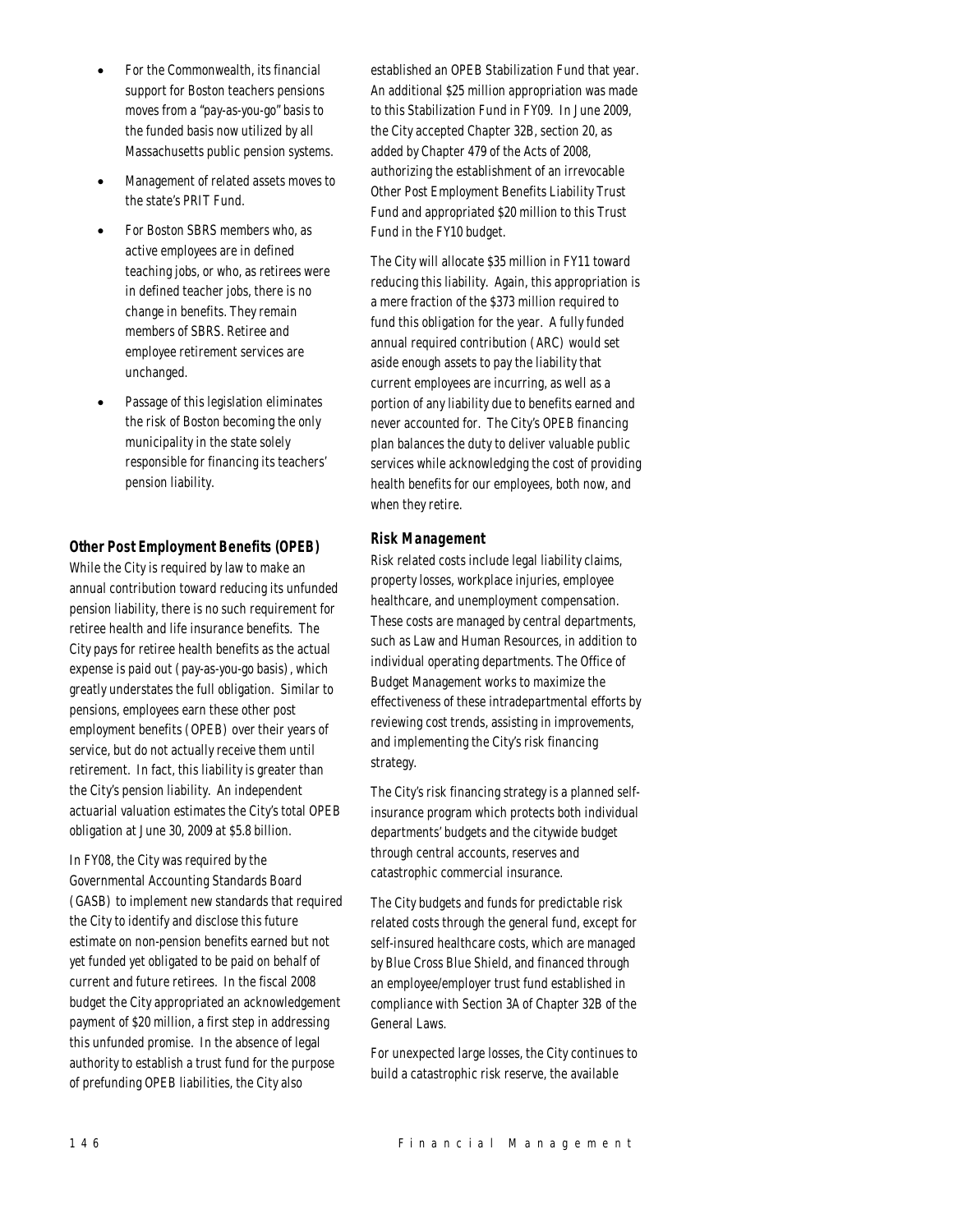balance of which will reach almost \$13 million at the end of fiscal 2009. Commercial insurance is purchased strategically for certain exposures. A catastrophic property insurance policy provides \$100 million all risk protection after a \$10 million deductible; boiler and machinery losses are insured up to \$10 million; and, 75% of the City's healthcare costs are insured.

## *Reserve Fund*

As required by law since 1986, the City has maintained a reserve fund equal to 2 1/2% of the preceding year's appropriations for all City departments except the School Department. The fund may be applied to extraordinary and unforeseen expenditures after June 1 in any fiscal year with the approval of the Mayor and the City Council. To date, this budgetary reserve has not been utilized. As of June 30, 2009, the reserve fund had a balance of \$27.5 million.

## *Accounting System*

Financial management is supported through the City's PeopleSoft System. This integrated financial and human resources management system is designed to track and control daily activities and report the financial position of the City. This system supports the rigorous monitoring and reporting requirements enforced by the City.

## *Management Letters*

Following the completion of the financial statements, the City's independent auditors deliver a management letter containing comments and recommendations on internal financial controls. The current management letter indicated no material weaknesses in the City's management.

## *General Fund Equity*

The City's management of its finances has resulted in a continuing upward trend in general fund equity. This trend was interrupted by the merger of the City's two public hospitals with a private hospital to form a new private entity in 1996. This improved the City's future financial outlook by shielding the City from the likely growth in hospital subsidies that would have been required without the merger.

General Fund equities from FY02 forward appear artificially high as compared to prior years due to the required implementation of Governmental

Accounting Standards Board (GASB) Statement No. 34, Basic Financial Statements and Management's Discussion and Analysis for State and Local Governments. GASB No. 34 fundamentally changed the treatment of liabilities and receivables in the General Fund.

It is expected that the actual results at the close of FY10 will not add to the upward trend in general fund equity that the City has experienced since FY96. The City expects to preserve its policy of maintaining a GAAP Undesignated Fund Balance in the General Fund that is 10% or higher than the current fiscal year's GAAP General Fund Operating Expenditures, while maintaining a Budgetary Undesignated Fund Balance between 5% and 10% of Budgetary Operating Expenses (Figure 1).

#### *Auditing and Budgeting Practices*

The City prepares its comprehensive financial reports in accordance with generally accepted accounting principles (GAAP). However, accounting practices established by the Commonwealth's Department of Revenue, the socalled budgetary basis method of accounting, are used in the annual general fund budget and property tax certification process. Budgetary basis departs from GAAP in the following ways:

(a) Real and personal property taxes are recorded as revenue when levied (budgetary), as opposed to when susceptible to accrual (GAAP).

(b) Encumbrances and continuing appropriations



are recorded as the equivalent of expenditures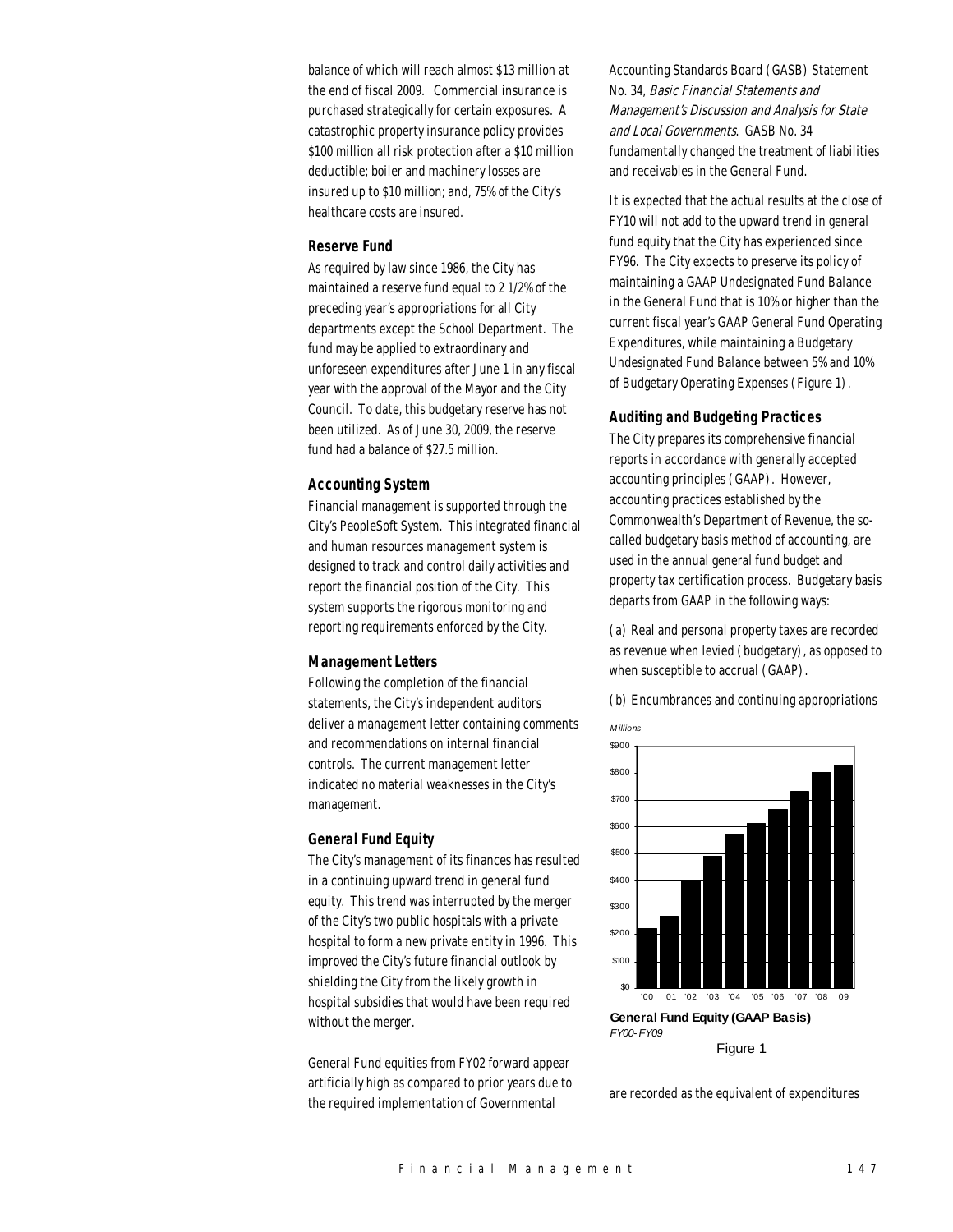(budgetary), as opposed to a reservation of fund balance (GAAP).

 (c) Certain activities and transactions are presented as components of the general fund (budgetary), rather than as separate funds (GAAP).

 (d) Prior years' deficits and utilized available funds from prior years' surpluses are recorded as expenditure and revenue items (budgetary), but have no effect on GAAP expenditures and revenues.

In addition, there are certain differences in classifications between revenues, expenditures and transfers. The reconciliation in Figure 2 summarizes the differences between budgetary and GAAP basis accounting principles for the year ended June 30, 2009.

Financial statements for the fiscal year ended June 30, 2010 are expected to be available in late fall.

## *Fund Structure and Use*

The accounts of the City are organized on a fund basis. Each fund is considered to be a separate accounting entity and complies with financerelated legal requirements. All of the funds of the City can be divided into three categories: Governmental Funds, Proprietary Funds and Fiduciary Funds.

The City has four governmental funds. The General Fund, the Special Revenue Fund, the Capital Projects Fund and all non-major governmental funds in an "Other" category.

The General Fund is the only fund for which a budget is legally adopted and is used to account for all revenues, expenditures and other financial resources except those required to be accounted for in other funds.

The Special Revenue Fund is used to account for the proceeds of specific revenue sources that are legally restricted for specific purposes. This fund accounts for a number of federal and state grants that provide additional support to department programs. It also accounts for money that has been set aside by state statute and can also be used to support the City's general fund operations. The Capital Projects Fund accounts for financial resources, primarily from the issuance of bonds, used for the acquisition or construction of major capital facilities.

Proprietary Funds are used to show activities that operate more like those of commercial enterprises (Enterprise Funds). Both the Convention Center Fund and the Hospital Bond Fund were established for activities related to bonds for which revenue streams have been pledged as security repayment.

Fiduciary Funds are used to account for resources held for the benefit of parties outside City government and are not available to support the City's own programs. The City's fiduciary funds are the Employee Retirement Funds and Private Purpose Trust Funds.

The City's operating budget is also supported by available governmental funds transferred and appropriated from three available funds. The City appropriates yearly parking meter revenues (Special Revenue Fund) to support the Transportation Department, cemetery trust monies (Other Governmental Funds) to support the City's maintenance of its public cemeteries, and surplus property disposition proceeds (Capital Projects Fund) to fund a risk retention reserve and the City's "Leading the Way" affordable housing initiative. Figure 5 provides a history, as well as projected changes in fund balances for the available funds used to support the City's operating budget.

Additional discussion of these revenue sources used to support the operating budget can be found in the Summary Budget section.

## *Budgetary Support*

Budgetary Fund Balance can be appropriated for use during the fiscal year. Budgetary Fund Balance, is more commonly referred to as "Free Cash" when used this way. This item is most simply described as the portion of available reserves, generated to a considerable degree by annual operating surpluses, which the City can responsibly appropriate for spending.

The law governing the calculation and availability of budgetary fund balance for cities and towns is Chapter 59, section 23 of Massachusetts General Law, and is administered by the Massachusetts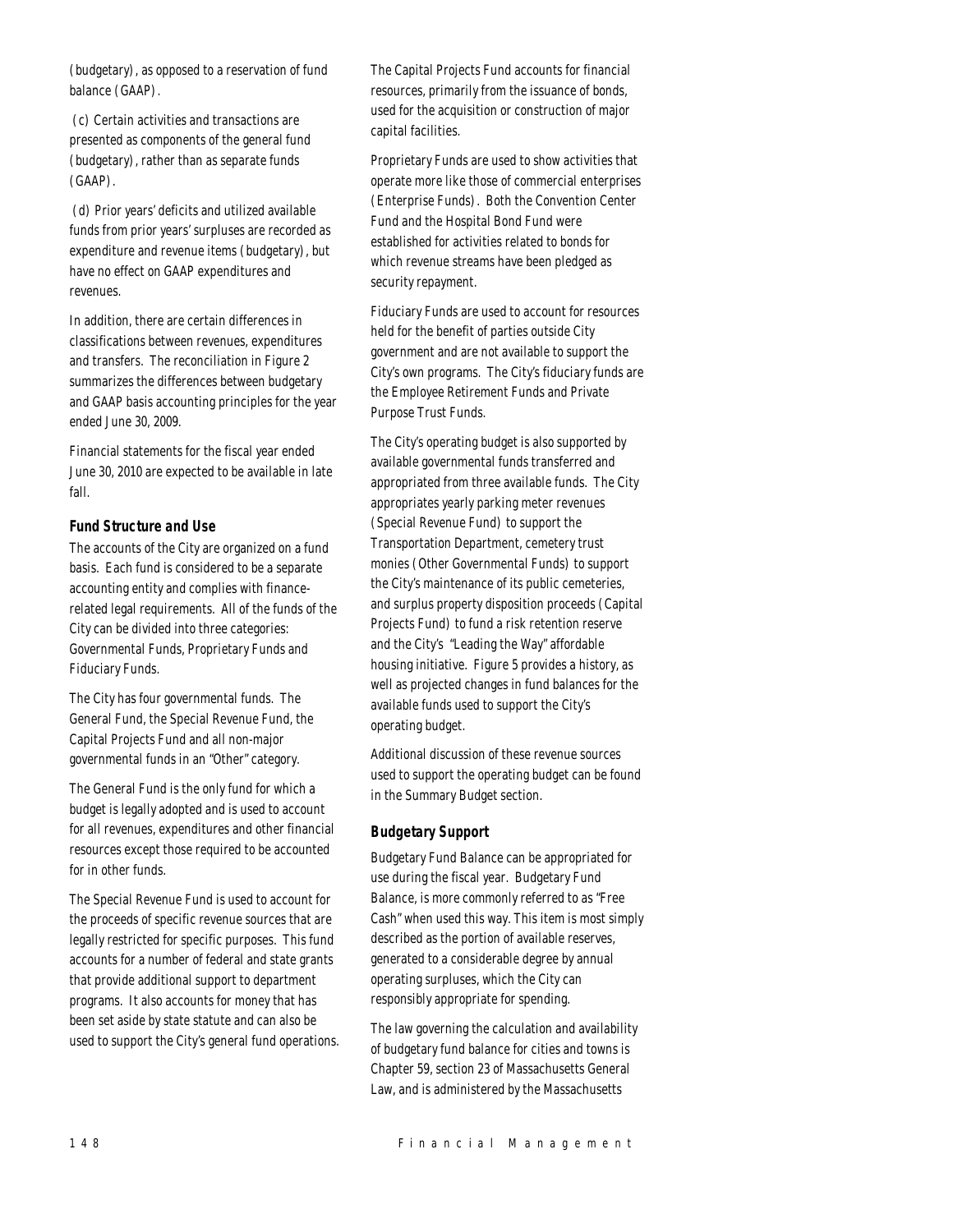Department of Revenue. This calculation and the amount produced from it must be certified annually for funds to be appropriated. Prior year certifications and the amount used from each certification are in Figure 3.

| <b>Budgetary Fund Balance</b> |                  |                          |  |  |
|-------------------------------|------------------|--------------------------|--|--|
|                               | Annual           | Amount                   |  |  |
| <b>Date</b>                   | Amount           | <b>Appropriated from</b> |  |  |
| <b>Certified</b>              | <b>Certified</b> | <b>Certification</b>     |  |  |
| Jan. 2005                     | 56.3             | 6.7                      |  |  |
| Mar. 2006                     | 54.4             | 7.5                      |  |  |
| Jan. 2007.                    | 63.1             | 20.0                     |  |  |
| Apr. 2008                     | 110.2            | 35.0                     |  |  |
| Mar. 2009                     | 121.2            | 45.0                     |  |  |
| Mar. 2010                     | 139.0            | 45.0                     |  |  |
| Notes: (\$millions)           |                  |                          |  |  |

#### Figure 3

The FY10 Budget employs the use of a \$45.0 million appropriation from a certification of \$121.2 million. In March 2010, the Director of Accounts certified that the amount of funds available for appropriation ("free cash"), as of July 1, 2009, was \$139.0 million. The FY11 Budget assumes the use of \$45 million in Budgetary Fund Balance, \$35 million of which will be used to fund Other Postemployment Benefits (OPEB).

## *Adjustments Between Budgetary Basis and GAAP Basis of Accounting for FY09*

|                                              | (in thousands) |              |                                                     |                                                                             |
|----------------------------------------------|----------------|--------------|-----------------------------------------------------|-----------------------------------------------------------------------------|
|                                              | Revenue        | Expenditures | <b>Other</b><br>Financing<br>Sources<br>(Uses), Net | <b>Excess</b><br>(Deficiency) o<br>Revenue and<br>Other Financin<br>Sources |
|                                              |                |              |                                                     |                                                                             |
| As reported on a budgetary basis             | 2,402,595      | 2,398,461    |                                                     | 4,134                                                                       |
| Adjustments:                                 |                |              |                                                     |                                                                             |
| Revenues to modified accrual basis           | (11,893)       |              |                                                     | (11,893)                                                                    |
| Expenditures, encumbrances and accruals, net |                | (34, 397)    |                                                     | 34.397                                                                      |
| Reclassifications:                           |                |              |                                                     |                                                                             |
| State-funded teachers' retirement costs      | (118, 841)     | (118, 841)   |                                                     |                                                                             |
| Convention Center Fund Revenue               | (27,000)       |              | 27,000                                              |                                                                             |
| Transfers                                    | (14, 189)      |              | 14,189                                              |                                                                             |
| As reported on a GAAP basis                  | 2.230.672      | 2.245.223    | 41.189                                              | 26.638                                                                      |
|                                              |                |              |                                                     |                                                                             |

Figure 2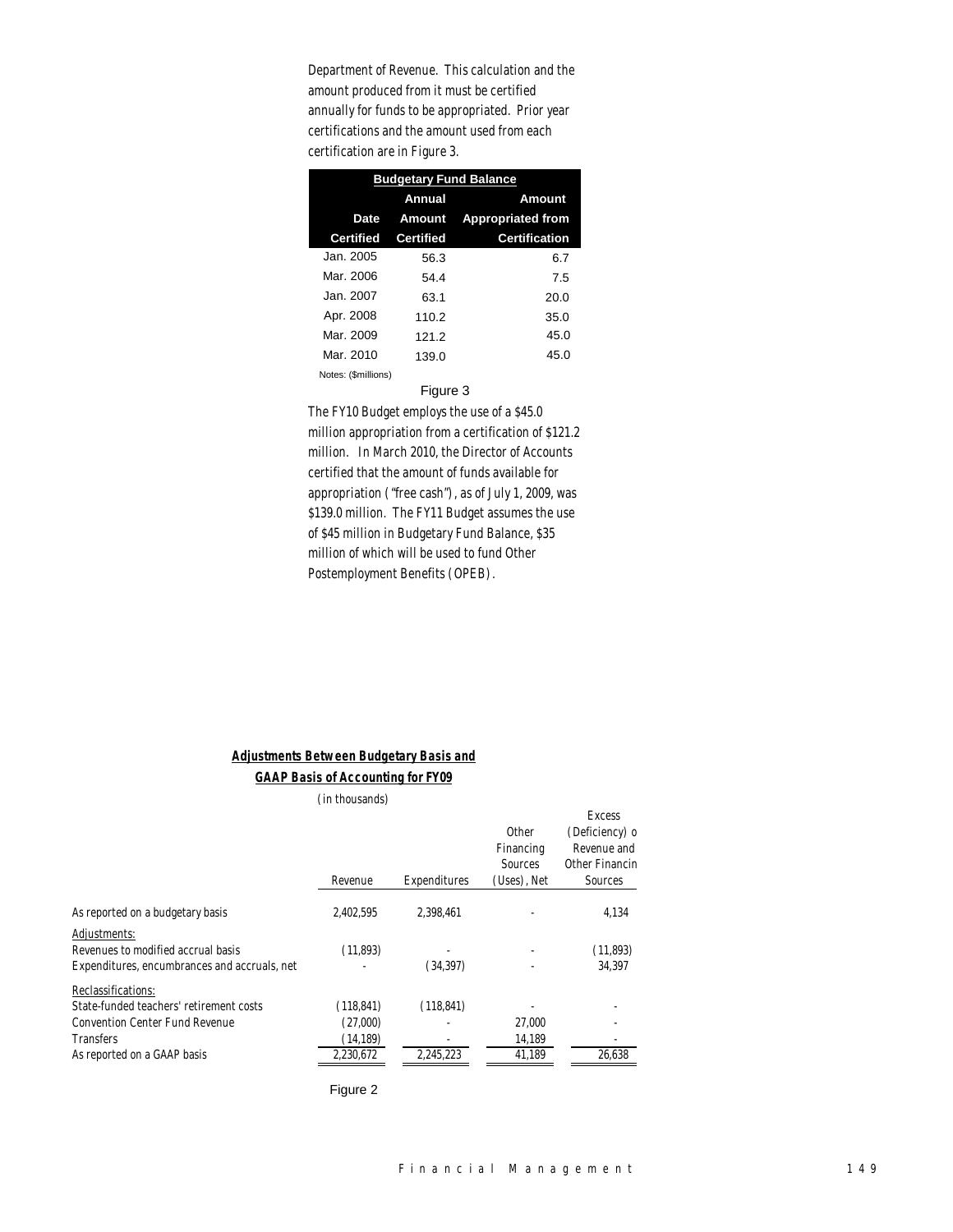## **(in Thousands) Statement of Revenues, Expenditures, and Changes in Fund Balances - General Fund Years ended June 30 2009 and 2008**

|                                         | <u> 2009</u>    | <u> 2008 </u>   |
|-----------------------------------------|-----------------|-----------------|
| Revenues:                               |                 |                 |
| Real and personal property taxes        | \$<br>1,393,371 | \$<br>1,316,734 |
| Excises                                 | 115,454         | 115,809         |
| Payments in lieu of taxes               | 56,686          | 56,667          |
| <b>Fines</b>                            | 69,711          | 67,940          |
| Investment income                       | 18,289          | 37,822          |
| Licenses and permits                    | 40,822          | 45,989          |
| Departmental and other                  | 82,087          | 79,030          |
| Intergovernmenatal                      | 454,252         | 493,227         |
| <b>Total revenues</b>                   | 2,230,672       | 2,213,218       |
| Expenditures:                           |                 |                 |
| Current:                                |                 |                 |
| General government                      | 69,524          | 66,927          |
| Human services                          | 29,722          | 29,093          |
| Public safety                           | 521,898         | 509,293         |
| Public works                            | 112,168         | 108,831         |
| Property and development                | 28,959          | 29,876          |
| Parks and recreation                    | 17,571          | 17,418          |
| Library                                 | 31,268          | 27,089          |
| Schools                                 | 818,338         | 782,500         |
| Public health programs                  | 69,985          | 67,694          |
| Judgements and claims                   | 9,946           | 1,967           |
| <b>Retirement costs</b>                 | 82,332          | 95,193          |
| Other employee benefits                 | 191,597         | 190,167         |
| State and district assessments          | 142,055         | 132,792         |
| Capital outlays                         | 566             | 9,417           |
| <b>Debt Service</b>                     | 119,294         | 115,771         |
| <b>Total expenditures</b>               | 2,245,223       | 2,184,028       |
| Excess(deficiency) of revenues          |                 |                 |
| over expenditures                       | (14, 551)       | 29,190          |
| Other financing sources (uses):         |                 |                 |
| Operating transfers in (out)            | 41,189          | 40,810          |
| Payments to escrow agent to refund debt |                 |                 |
| Transfers from component units          |                 |                 |
| Transfers to component units            |                 |                 |
| Total other financing sources           | 41,189          | 40,810          |
| Net change in fund balance              | 26,638          | 70,000          |
| Fund balance - beginning                | 802,049         | 732,049         |
| Fund balance - ending                   | \$<br>828,687   | \$<br>802,049   |

Figure 4